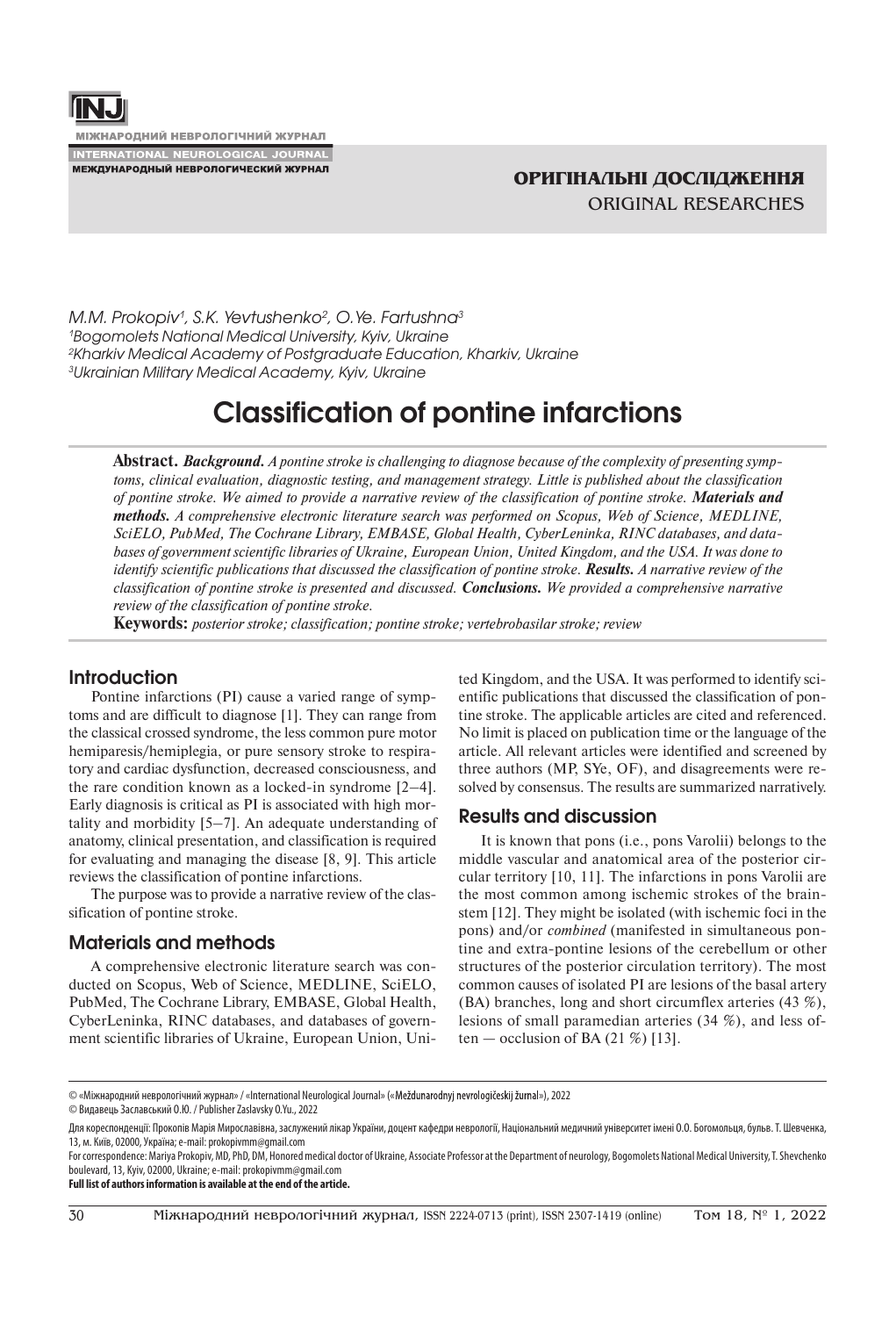#### *Eponymous classification*

The first classification of PI (Dejerine J., 1914) [14] was based on the existing information at that time about socalled classical pontine syndromes [15, 16]:

— *Millard-Gubler caudal ventral pontine syndrome* is one of the classical brainstem-crossed syndromes caused by a unilateral lesion in ventral pons manifesting in ipsilateral peripheral paresis of facial muscles and heterolateral central hemiparesis [17];

— *Foville caudal tegmental pontine syndrome* is a peripheral paresis of the muscles innervated by the afferent and facial nerves on the affected side, with contralateral central hemiparesis [18];

— *Raymond-Céstan rostral tegmental pontine syndrome* debuts with homolateral paresis of the eye in combination with hemihypesthesia and hemiataxia on the opposite side [19].

Subsequently, the territories of the ventral, lateral, and dorsal pontine arteries were identified [20, 21]. This information has been summarized and expanded by other authors [22, 23].

#### *Anatomical сlassification*

Given the relatively rare incidence of classical pontine alternating syndromes, a new classification instead of the eponymous classification of pontine infarctions was proposed. It took into account the areas of pons arteries, highlighting ventral caudal, mid-pontine, and tegmental syndromes.

*Ventral caudal pontine infarction* debuts with contralateral motor hemiparesis or hemiplegia caused by the decreased blood flow in the paramedian perforating arteries arising from the basilar artery.

*Mid-pontine base infarction* arises due to decreased blood flow in the paramedian arteries or the short circumferential arteries arising from the basilar artery. Various combination of these symptoms results in distinct syndromes like pure motor hemiparesis (lacunar infarcts of the corticospinal tract), ataxic hemiparesis (lacunar infarcts of the pontine nuclei), dysarthria-clumsy hand syndrome (dysarthria, dysphagia, impaired dexterity and weakness of hand), and rare presentations like dysarthria-dysmetria and dysarthria-facial paresis.

*Tegmental pontine syndrome* can affect various structures, including cranial nerve (trigeminal, abducens, facial, and vestibulocochlear) nuclei, medial lemniscus, medial longitudinal fasciculus, respiratory centers, and the pontine reticular formation.

The existence of isolated PI was also confirmed by С.M. Fisher, who described the syndromes of pure motor hemiparesis, ataxic hemiparesis, dysarthria, and clumsy hand in patients with lacunar pontine infarcts caused by occlusion of small branches of BA [24–27].

At the end of the twentieth century and the beginning of the twenty-first century, clinical CT and MRI studies aimed to describe individual symptoms, clinical and radiological manifestations of isolated PI. This expands an understanding of the anatomical-neurological correlation of PI clinical course. In particular, it was shown [28] that

PI can occur in the intramural segment of penetrating branches of the dorsal part of BA. In a publication of a later period [29], the author described impaired sensitivity of the face by segmental dissociated type, motor disorders such as pure motor hemiparesis in patients with PI. In addition, hemiparesis may recur repeatedly over several days. Such transient hemiparesis was named "herald hemiparesis" and might indicate occlusion of BA [30, 31]. In the case of PI located in the rostral part of the pons, dysmetria and ataxia of the contralateral extremities occur. If PI is localized closer to the midline of the pons, bilateral ataxia occurs due to lesions of the corticopontine and pontocerebellar pathways [32–34].

J.S. Kim and co-authors (1995) [35] studied the clinical manifestations of acute PI and determined the correlation of clinical syndromes with the results of neuroimaging. Among the 37 examined patients, 17 (46 %) had a clinical picture of pure motor hemiparesis or hemiplegia, 3 (8 %) had sensorimotor hemiparesis, 4 (11 %) had ataxic hemiparesis, and 6 (16 %) had dysarthria syndrome and a clumsy hand. One patient (3 %) had dysarthria-hemiataxia as a variant of ataxic hemiparesis, two (5 %) had quadrataxic paresis and four (11  $\%$ ) had dysarthria syndrome — facial paresis as a variant of a dysarthria syndrome and a clumsy hand. Various lacunar syndromes are caused by lesions of the corticospinal, corticonuclear, corticopontine, and pontocerebellar tracts.

Even in MRI-positive PI cases, stroke symptoms might be transient, lasting from seconds to 24 hours, causing so-called mini-stroke or transient ischemic attack [36–41]. The duration of the symptoms should be considered by the physicians while diagnosing and managing PI as 7–40 % of patients experience a TIA before a stroke [42–45]. About one third of people who have a TIA go on to have a more severe stroke within one year [46, 47]. According to the lesion shapes and locations, isolated PI might be two types: paramedian and lacunar, i.e., small deep PI [48, 49].

Taking into account the classification and clinical presentation of PI, a prompt diagnosis, adequate therapeutic approach, and educational programs for the prevention of transient ischemic attacks and/or stroke have to be applied promptly, reducing disability and mortality and improving the quality of life of these patients [50–56].

## **Conclusions**

Classifications of PI are extremely important in clinical practice when making a design about a patient's diagnosis, management, and prognosis. We provided a comprehensive narrative review of the anatomical and etiological classification of PI.

#### **References**

*1. Malla G., Jillella D.V. Pontine Infarction. [Updated 2021 Jul 25]. In: StatPearls [Internet]. Treasure Island (FL): StatPearls Publishing; 2021 Jan. Available from: https://www.ncbi.nlm.nih.gov/ books/NBK554418/*

*2. Sciacca S., Lynch J., Davagnanam I., Barker R. Midbrain, Pons, and Medulla: Anatomy and Syndromes. Radio-*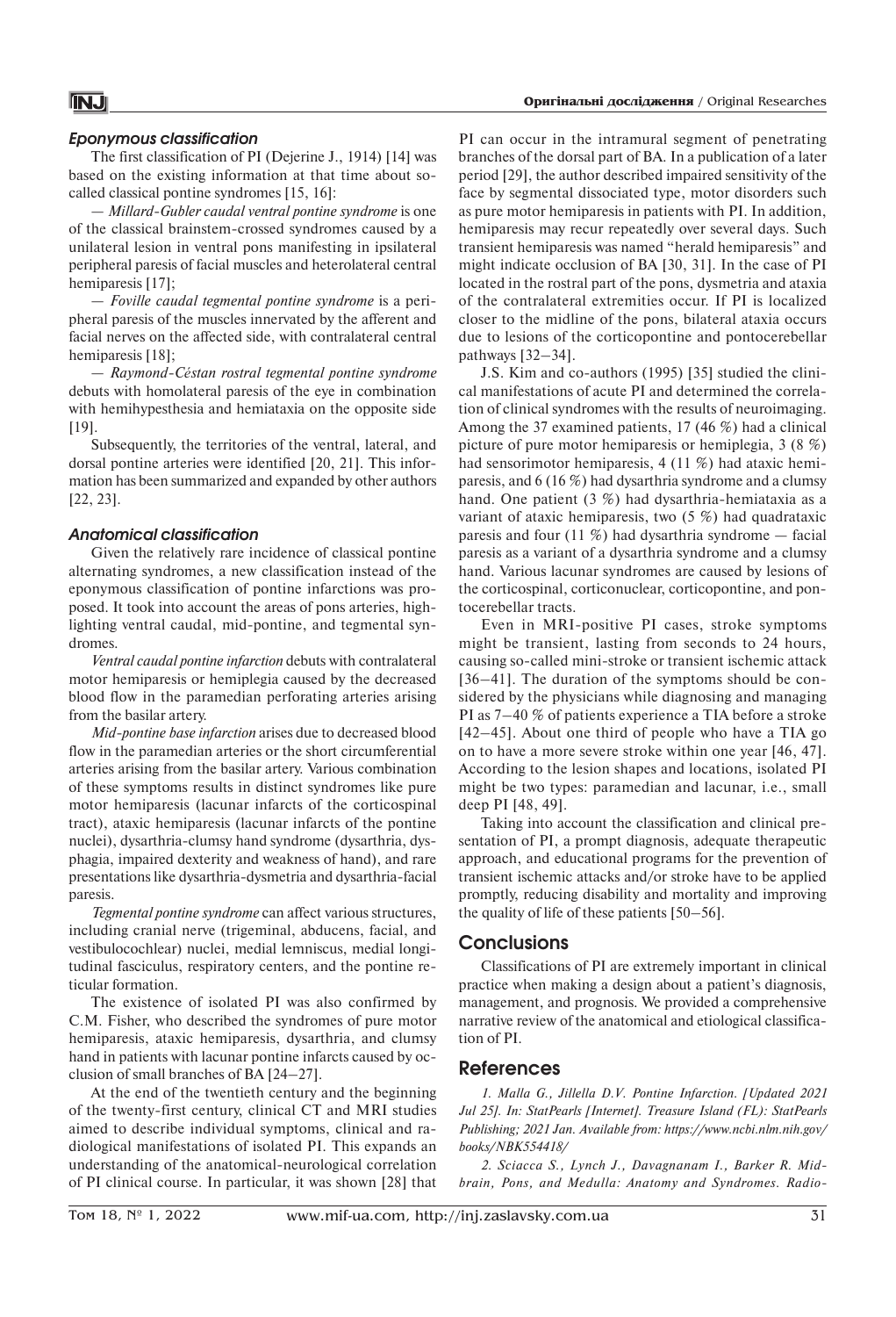*graphics. 2019 Jul-Aug. 39 (4). 1110-1125. doi: 10.1148/ rg.2019180126.*

*3. Vinychuk S.M., Fartushna O.Ye. Case analysis of crossed pontine-cerebellar diaschisis in acute stroke patients. International Neurological Journal. 2018. 8(102). 20-24. doi: 10.22141/2224- 0713.8.102.2018.153537.*

*4. Yevtushenko S.K. Geterogennyi ishemicheskiy insult u detei [Heterogeneous ischemic stroke in children]. International Neurological Journal. 2011. 370. 92-100. (In Russian).*

*5. Gowda S.N., De Jesus O. Brainstem Infarction. 2021 Aug 30. In: StatPearls [Internet]. Treasure Island (FL): StatPearls Publishing; 2021 Jan. PMID: 32809731.*

*6. Yevtushenko S.K., Filimonov D.A., Simonyan V.A. et al. Osnovnyye i novyye faktory riska, sposobstvuyushchiye razvitiyu ishemicheskikh insul'tov u lits molodogo vozrasta [The Main and New Risk Factors that Contribute to the Development of Ischemic Strokes in Young Adults]. International Neurological Journal. 2013. 6 (60). 92-100. (In Russian).*

*7. Prokopiv M.M., Slabkiy G.O., Fartushna O.Y. Prospective analysis of the epidemiology of cerebrovascular disease and stroke among the adult population of Kyiv City, Ukraine. Wiad. Lek. 2021. 74 (10 p. II). 2599-2604. doi: 10.36740/ WLek202110213.*

*8. Powers W.J., Rabinstein A.A., Ackerson T. et al. Guidelines for the Early Management of Patients With Acute Ischemic Stroke: 2019 Update to the 2018 Guidelines for the Early Management of Acute Ischemic Stroke: A Guideline for Healthcare Professionals from the American Heart Association/American Stroke Association. Stroke. 2019. 50 (12). e344-e418. doi: 10.1161/ STR.0000000000000211.*

*9. Prokopiv M., Fartushna O.Ye. Modern classification of posterior circulation stroke: clinical decision making and diagnosis (review). Georgian Med. News. 2021 Nov. 320. 96-100. PMID: 34897052.*

*10. Sparaco M., Ciolli L., Zini A. Posterior circulation ischaemic stroke — a review part I: anatomy, aetiology and clinical presentations. Neurol. Sci. 2019. 40 (10). 1995-2006. doi: 10.1007/s10072-019- 03977-2.*

*11. Tatu L. Arterial territories of human brain. Stroke Syndromes; ed by J. Bogousslavsky, L. Caplan. 2nd ed. Cambridge UKb: Cambridge University Press, 2001. P. 375-404.*

*12. Prokopiv M.M., Vinychuk S.M. Vertebrobazylyarni insulʹty [Vertebrobasilar strokes]. Kyiv: PH "Avitsena", 2021. 240 p. (In Ukrainian).*

*13. Vemmos K.N., Spengos K., Tsivgoulis G. et al. Aetiopathogenesis and long-term outcome of isolated pontine infarcts. J. Neurol. 2005. 252. 212-217.*

*14. Dejerine J. Semiologie des affections du systeme nerveux. Paris, France: Massonet Cie, 1914. 529 p.*

*15. Wolf J.K. The сlassical brainstem syndromes. Springfield, IL: Charles C. Thomas Publishing, 1971.*

*16. Prokopiv M.M., Fartushna O.Y. Classification of posterior circulation stroke: a narrative review of terminology and history. International Neurological Journal. 2021. 5 (19). 11-19. doi: 10.22141/2224- 0713.17.5.2021.238517.*

*17. Gubler A. De l'hemiplegie alterne envisagee comme signe de lesion de la protuberance annullaire. Gaz. Hebd. Sei. Med. 1856. 5. 721-723.*

*18. Foville A. Note sur une paralysie peu connue de certains muscles de l'oeil, et sa liaison avec quelques points de l'anatomie et*  *la physiologie de la protubĕrance annulaire. Bull. Soc. Anat. Paris. 1858. 33. 393-414.*

*19. Raymond F., Cestan E.J.M.R. Le syndrome protuberantiel superieur. Gazette des hopitaux. Paris, 1903. P. 829.*

*20. Stopford J.S.B. The arteries of the pons and medulla oblongata. J. Anat. Physiol. (Lond). 1916. 50. 131-164, 225-280.*

*21. Duret H. Sur la distribution des artères nourricières du bulbe rachidien. Arch. de Physiol. Norm. 1873. 50. 88-120.*

*22. Prokopiv M.M. Vertebrobazylyarni infarkty: pryntsypy klasyfikatsiyi, kliniko-neyrovizualizatsiynyy analiz i terminolohichni vyznachennya diahnozu [Vertebrobasilar infarctions: principles of classification, clinical and neuroimaging analysis and terminological definitions of the diagnosis]. UMJ Heart & Vessels. 2019. 2 (66). 7-17. (In Ukrainian). doi: 10.30978/HV2019-2-7.*

*23. Vinychuk S.M., Fartushna O.Y. Istoriya kyyivsʹkoyi nevrolohichnoyi shkoly, pro velykykh uchyteliv i mudrykh poperednykiv (Istoriya kyyivsʹkoyi nevrolohichnoyi shkoly) [History of the Kyiv Neurological School, about great teachers and wise predecessors (History of the Kyiv Neurological School)]. Kyiv: PH "Advance-Print", 2015. 55 p. (In Russian).*

*24. Foix C., Hillemand P. Irrigation de la protuberance. C. R. Soc. Biol. Paris. 1925. 92. 35-36.*

*25. Fisher C.M., Curry H.B. Pure motor hemiplegia of vascular origin. Arch. Neurol. 1965. 13 (1). 30-44.*

*26. Fisher C.M., Cole M. Homolateral ataxia and crural paresis: a vascular syndrome. J. Neurol. Neurosurg. Psychiatry. 1965. 28. 48-55.*

*27. Prokopiv M.M., Fartushna O.Y. Сlinical and imaging features of lacunar and non-lacunar subtypes of ischemic posterior circulation stroke. Wiad. Lek. 2021. 74 (12). 3214-3220. doi: 10.36740/ WLek202112116.*

*28. Fisher C.M. A lacunar syndrome: the dysarthria-clumsy hand syndrome. Neurology. 1967. 17. 614-617.*

*29. Fisher C.M. Bilateral occlusion of basilar artery branches. J. Neurol. Neurosurg. Psychiatry. 1977. 40. 1182-1189.*

*30. Fisher C.M. The 'herald hemiparesis' of basilar artery occlusion. Arch. Neurol. 1988. 45. 1301-1303.*

*31. Fartushna O.Y. Patohenetychni pidtypy tranzytornykh ishemichnykh atak: osoblyvosti nevrolohichnoyi kliniky, hemodynamiky ta likuvannya [Pathogenetic subtypes of transient ischemic attacks: features of neurological clinic, hemodynamics, and treatment]. Kyiv, 2012. 217 p. (In Ukrainian).*

*32. Vinychuk S.M., Fartushna O.Ye. Diaschisis: brief historical review. International Neurological Journal. 2018. 4 (98). 6-10. doi: 10.22141/2224-0713.4.98.2018.139419.*

*33. Vinychuk S.M., Fartushna O.Ye. Cerebrospinal and commissural diaschisis in acute stroke patients: case study. International Neurological Journal. 2018. 5 (99). 20-25. doi: 10.22141/2224- 0713.5.99.2018.142959.*

*34. Vinychuk S.M., Fartushna O.Ye. Case analysis of crossed pontine-cerebellar diaschisis in acute patients. International Neurological Journal. 2018. 8 (102). 20-24. doi: 10.22141/2224- 0713.8.102.2018.153537.*

*35. Kim J.S., Lee J.H., Im J.H. et al. Syndromes of pontine base infarction. A clinical-radiological correlation study. Stroke. 1995. 26 (6). 950-5. doi: 10.1161/01.str.26.6.950.*

*36. Fartushna O.Ye., Vinychuk S.M. Tranzytorni ishemichni ataky [Transient ischemic attacks]. Kyiv: PH "Avitsena", 2014. 216 p. (In Ukrainian). Available from: https://play.google.com/ store/books/details/ТРАНЗИТОРНІ\_ІШЕМІЧНІ\_АТАКИ\_*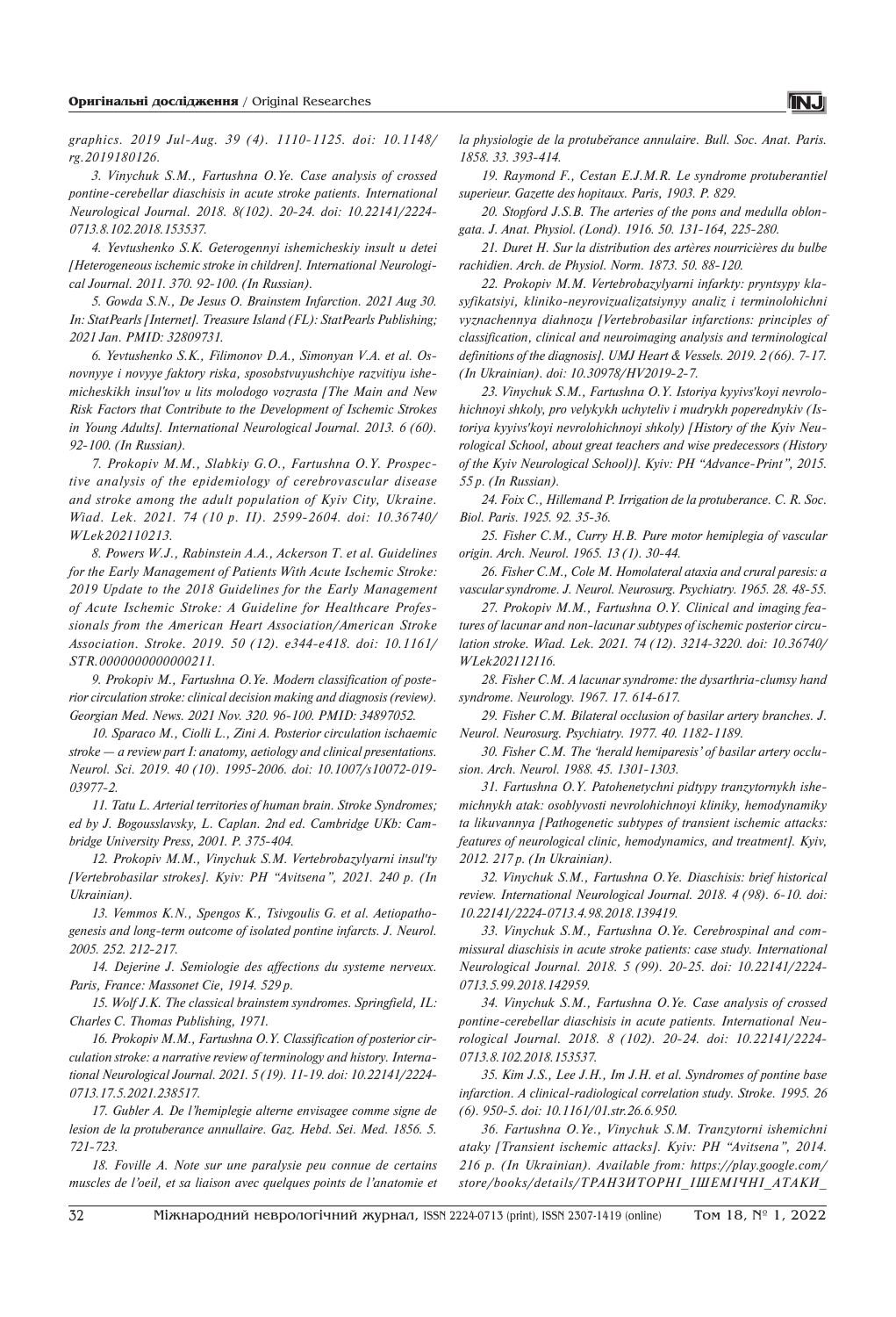*TRANSIENT\_ISCHEMIC\_ATTA?id=kodjDwAAQBAJ&hl=en\_ US&gl=US*

*37. Vinychuk S.M., Fartushna O.Ye. Terminolohichni poznachennya ta vyznachennya tranzytornykh ishemichnykh atak. Istorychnyy ekskurs [Terminology and definitions of transient ischemic attacks. A historical journey]. International Neurological Journal. 2017. 4 (90). 17-20. doi: 10.22141/2224-0713.4.90.2017.107257. (In Ukrainian).*

*38. Vinychuk S.M., Fartushna O.Ye. Patohenez tranzytornykh ishemichnykh atak: problema pidtypiv [Pathogenesis of transient ischemic attacks: the problem of subtypes]. International Neurological Journal. 2017. 6 (92). 11-16. doi: 10.22141/2224-0713.6.92.2017.111581. (In Ukrainian).*

*39. Fartushna O.Ye. TIA with new ischemic lesions: clinical features and stroke risk for patients with different TIA pathological subtypes. Eur. J. Neurol. 2011. 18 (2). P. 108.*

*40. Fartushna O.Ye., Vinychuk S.M. Brain injury in patients with acute TIA: clinical features in different TIA subtypes. International Neurological Journal. 2017. 3 (89). 13-18. doi: 10.22141/2224- 0713.3.89.2017.104238.*

*41. Fartushna O. Air pollution and inflammatory biomarkers in patients with TIA: Severity and stroke risk for patients with different TIA pathological subtypes. Atherosclerosis. 2015. 241 (1). e41. doi: 10.1016/j.atherosclerosis.2015.04.147.*

*42. Yevtushenko S.K., Filimonov D.A., Simonyan V.A. et al. Osnovnyye i novyye faktory riska, sposobstvuyushchiye razvitiyu ishemicheskikh insul'tov u lits molodogo vozrasta [The Main and New Risk Factors that Contribute to the Development of Ischemic Strokes in Young Adults]. International Neurological Journal. 2013. 6 (60). 92-100. (In Russian).*

*43. Vinychuk S.M., Fartushna O.Ye. Dyferentsiyovane likuvannya tranzytornykh ishemichnykh atak — efektyvnyy sposib profilaktyky povtornykh hostrykh tserebralʹnykh podiy [Differential treatment of transient ischemic attack is an effective way to prevent recurrent acute cerebral events]. International Neurological Journal. 2014. 6 (68). 87-92. (In Ukrainian).*

*44. Vinychuk S.M., Fartushna O.Ye. Rannya reabilitatsiya pislya hostrykh ishemichnykh porushenʹ mozkovoho krovoobihu [Early rehabilitation after acute ischemic cerebrovascular events]. International Neurological Journal. 2016. 8 (86). 34-39. (In Ukrainian) doi: 10.22141/2224-0713.8.86.2016.90909.*

*45. Fartushna O.Ye. Ethiopathogenetic subtypes of transient ischemic attacks: features of neurological clinics, haemodynamics and treatment. Eur. J. Neurol. 2012. 19 (Suppl. 1). 506.*

*46. Fartushna O.Ye., Vinychuk S.M. Epidemiolohiya tranzytornykh ishemichnykh atak u strukturi hostrykh porushenʹ mozkovoho krovoobihu v Ukrayini ta inshykh krayinakh [Epidemiology of transient ischemic attacks in the structure of acute cerebrovascular disorders in Ukraine and in other countries]. International Neurological Journal. 2017. 5 (91). 105-111. (In Ukrainian). doi: 10.22141/2224- 0713.5.91.2017.110863.*

*47. Vinychuk S.M., Fartushna O.Ye. Prohnozuvannya ryzyku rozvytku povtornoho insulʹtu pislya perenesenoyi tranzytornoyi ishemichnoyi ataky u patsiyentiv z oseredkom infarktu za danymy MRT ta bez takoho [Prediction of risk of recurrent stroke after transient ischemic attack in patients with and without infarction on MRI]. Ukrainian Medical Journal. 2009. 5 (73). 53-57. Available from: https://www. umj.com.ua/article/2867/prognozuvannya-riziku-rozvitku-povtornogo-insultu-pislya-perenesenoi-tranzitornoi-ishemichnoi-ataki-u-* *paciyentiv-z-oseredkom-infarktu-za-danimi-mrt-ta-bez-takogo. (In Ukrainian).*

*48. Erro M.E., Gallego J., Herrera M. et al. Isolated pontine infarcts: etiopathogenic mechanisms. Eur. J. Neurol. 2005. 12 (12). 984-8.*

*49. Klein I.F., Lavallee P.C., Mazighi M. et al. Basilar artery atherosclerotic plaques in paramedian and lacunar pontine infarctions: a high-resolution MRI study. Stroke. 2010. 41 (7). 1405-9.*

*50. Kleindorfer D.O., Towfighi A., Chaturvedi S. et al. 2021 Guideline for the Prevention of Stroke in Patients with Stroke and Transient Ischemic Attack: A Guideline from the American Heart Association/American Stroke Association. Stroke. 2021. 52 (7). e364 e467. doi: 10.1161/STR.0000000000000375.*

*51. Prokopiv M.M. Yakistʹ zhyttya meshkantsiv mehapolisu, shcho perenesly tserebralʹnyy insulʹt [The quality of life of metropolitan residents who have suffered a cerebral stroke] Ukrayina. Zdorov'ya natsiyi. 2020. 1 (58). 43-46. doi: 10.24144/2077-6594.1.2020.196420. (In Ukrainian).*

*52. Vinychuk S.M., Fartushna O.Y. Osvitni prohramy profilaktyky tranzytornykh ishemichnykh atak ta/chy insulʹtu [Educational programs for the prevention of transient ischemic attacks and/or stroke]. Ukrainian Medical Journal. 2014. 5 (103). 49-51. Available from: https://www.umj.com.ua/article/80526/osvitni-programi-profilaktiki-tranzitornix-ishemichnix-atak-ta-chi-insultu. (In Ukrainian).*

*53. Prokopiv M.M., Fartushna O.Y. Clinical syndromes of the thalamic stroke in the classical vascular territories: a prospective hospital-based cohort study. Wiad. Lek. 2020. 73 (3). 489-493. doi: 10.36740/WLek202003115.*

*54. Fartushna O.Ye., Vinychuk S.M. Modyfikatsiya povedinkovykh chynnykiv ryzyku yak skladova pervynnoyi profilaktyky tranzytornykh ishemichnykh atak ta/chy insulʹtu [Behavioral risk factors modification as a component of primary prevention of the transient ischemic attack and/or stroke]. Ukrainian Medical Journal. 2014. 6 (104). 42-44. Available from: https://www.umj.com.ua/article/81661/ modifikaciya-povedinkovix-chinnikiv-riziku-yak-skladova-pervinnoi-profilaktiki-tranzitornix-ishemichnix-atak-ta-chi-insultu. (In Ukrainian).*

*55. Fartushna O.Y., Vinychuk S.M. Vyyavlennya ta usunennya vaskulyarnykh chynnykiv ryzyku — vazhlyvyy napryamok pervynnoyi profilaktyky tranzytornykh ishemichnykh atak ta/chy insulʹtu [Detection and removal of vascular risk factors as important area of primary prevention of transient ischemic attack]. Ukrainian Medical Journal. 2015. 1 (105). 23-27. Available from: http://nbuv.gov. ua/UJRN/UMCh\_2015\_1\_8. (In Ukrainian).*

*56. Fartushna O.Ye, Prokopiv M.M. Aktualʹnistʹ problemy tserebrovaskulyarnykh zakhvoryuvanʹ, tranzytornykh ishemichnykh atak ta vdoskonalennya yikh diahnostyky v systemi okhorony zdorov'ya v Ukrayini [Actuality of the problem of cerebrovascular diseases, transient ischemic attacks, and improvement of their diagnostics in the health care system in Ukraine]. Problemy viysʹkovoyi okhorony pratsi: Zb. nauk. pratsʹ Ukrayinsʹkoyi viysʹkovo-medychnoyi akademiyi [Problems in military health care. Collection of Science of the Ukrainian Military Medical Academy]. Kyiv: UMMA, 2007. 19. 335-342. (In Ukrainian).*

> *Received 12.01.2022 Revised 21.01.2022 Accepted 25.01.2022*

# **INJ**